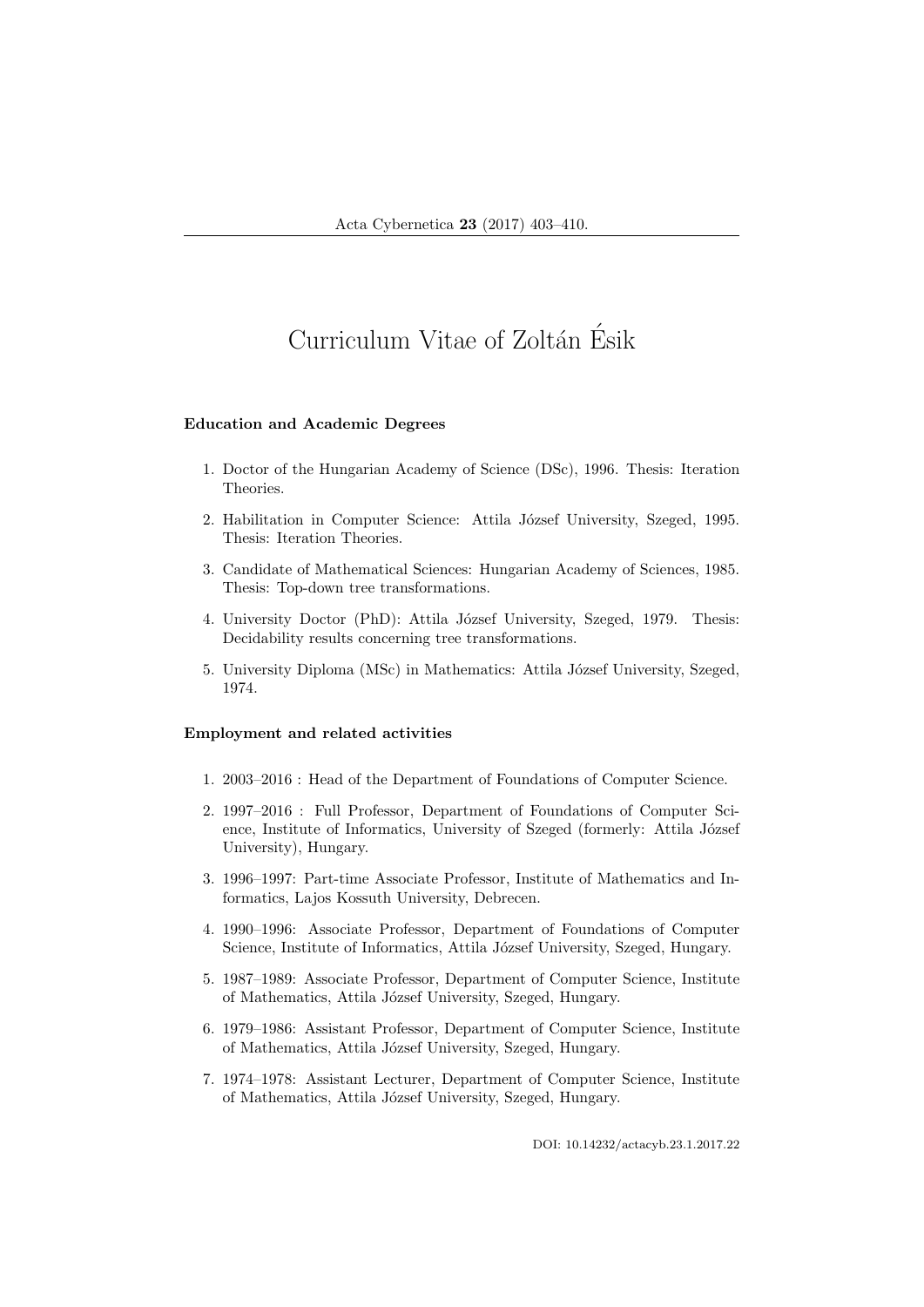## Visiting Positions and Fellowships

- 1. Visiting Scientist, Kyoto Sangyo University, Kyoto, Japan: September 2008, September 2007, October 2006, June 2005, August 2003, September 2002, January 2001 and March 2000.
- 2. Visiting Professor, University of Bordeaux, France: May 2003.
- 3. Visiting Professor, TU Dresden, Germany: June–July 2002.
- 4. Visiting Professor, LIAFA, Denis Diderot University, Paris: May 2002.
- 5. Visiting Professor, University of Aalborg, Denmark: May 2001–April 2002.
- 6. Visiting Professor, University of Waterloo, Canada: June 2000.
- 7. Visiting Professor, University of Aizu, Japan: January–June 1999.
- 8. Fulbright Research Fellow, Stevens Institute of Technology, Hoboken, USA: June–September 1997.
- 9. JSPS Research Fellow, Kyoto Sangyo University, Japan: February April, 1997.
- 10. Visiting Professor, LIAFA, Université Paris 6 and 7, France: May 1997.
- 11. Alexander von Humboldt Research Fellow, Institute of Informatics, University of Stuttgart, Germany: September–November 1994.
- 12. COST Research Fellow, LFCS, Department of Computer Science, The University of Edinburgh, UK: September–November 1993.
- 13. Visiting Professor, Department of Computer Science, Stevens Institute of Technology, New Jersey, USA: September–November 1990.
- 14. Alexander von Humboldt Research Fellow, Institute of Informatics, TU Munich, Germany: 1988–1989.
- 15. Visiting Professor, Department of Pure and Applied Mathematics, Stevens Institute of Technology, New Jersey, USA: September 1983–August 1984.

#### Courses Conducted

Mathematical foundations of logic and functional programming. Process algebra. Finite transition systems. Finite model theory. Logic in computer science. Foundations of computer science. Category theory in computer science. Universal algebra in computer science. Complexity theory. Computability theory. Iteration theories. Automata and formal languages. Introduction to analysis. Linear algebra. Automata and formal logic. Compilers. Mathematical logic. Algebraic and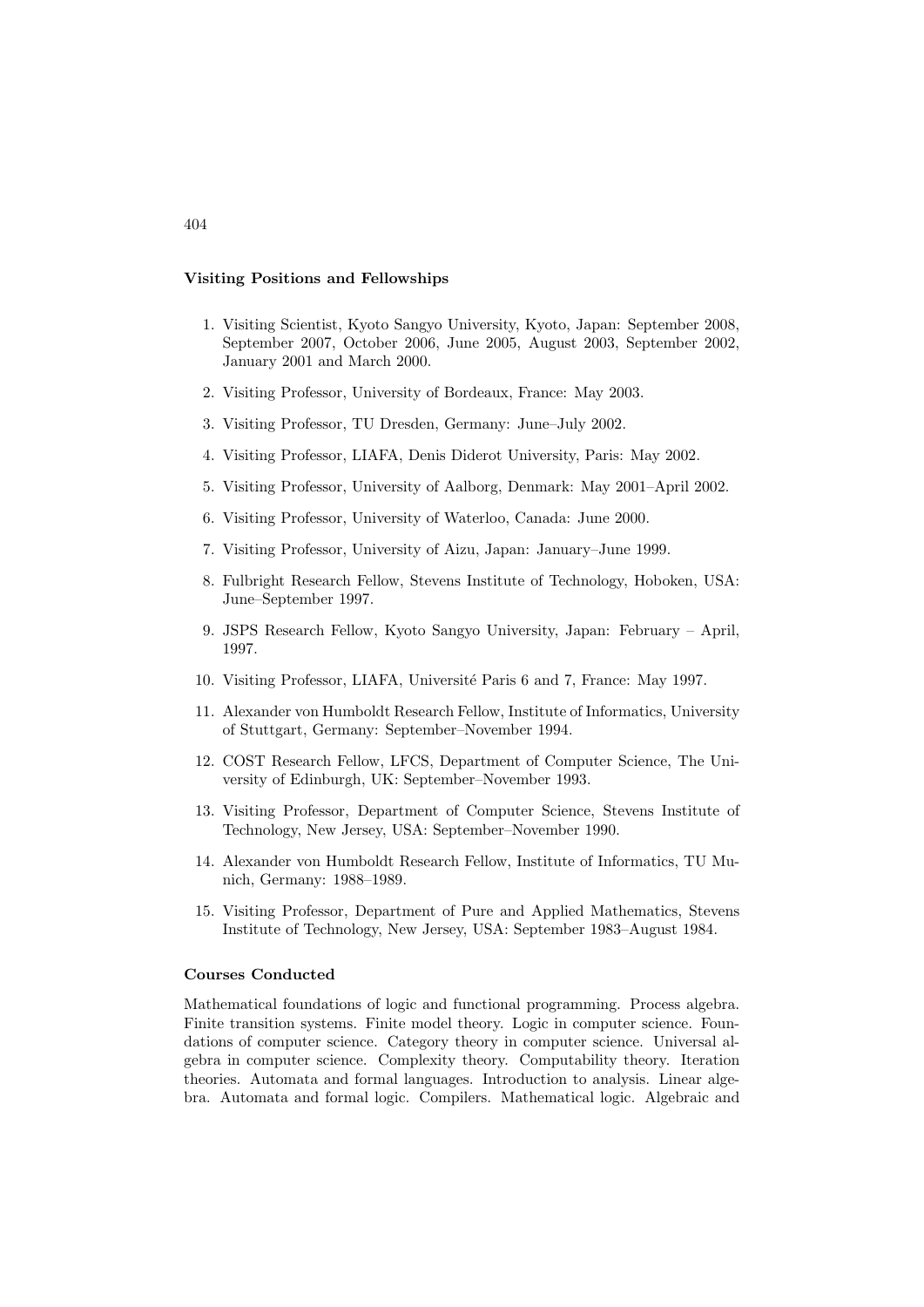graph theoretic properties of block schemes. Formal semantics. Algorithm theory. Mathematical foundations of software. Mathematical foundations of programming. System programming.

# Research Interest

Automata and formal language theory. Algebra, categories and logic in computer science. Fixed point theory. Iteration theories. Temporal logics. Concurrency. Semantics.

## Publications

Two books, four book chapters, 32 edited volumes, approx. 250 research articles.

#### Editorial Work

Member of the Editorial Board of: Journal of Automata, Languages and Combinatorics (2016), Journal of Mathematics and Computer Science (2009–2016), Alkalmazott Matematikai Lapok (Journal of Applied Mathematics, in Hungarian, 2004–2016), Theoretical Computer Science (1999–2015), Theoretical Informatics and Applications (1998–2016), Discrete Mathematics and Theoretical Computer Science (1996–2001), Acta Cybernetica (1987–2016), Acta Scientiarium Mathematica (1986–2000), Algebra (Hindawi Publishers).

# Membership in International Learned Bodies and Professional Associations

- 1. Fellow of the EATCS, 2016.
- 2. Member of the Presburger Award Committee, 2015–2016.
- 3. Member of the Academia Europaea, 2010–2016.
- 4. Member of the Steering Committee of the FICS workshop series, 2009–2012.
- 5. Member of the Steering Committee of the Algebraic Informatics conference series, 2007–2016.
- 6. Member of the Board of the European Association for Computer Science Logic, 2005–2016.
- 7. Member of the WG 1.8 (Concurrency) of IFIP TC1.
- 8. Member of the Council of the European Association for Theoretical Computer Science (EATCS), 2004–2016.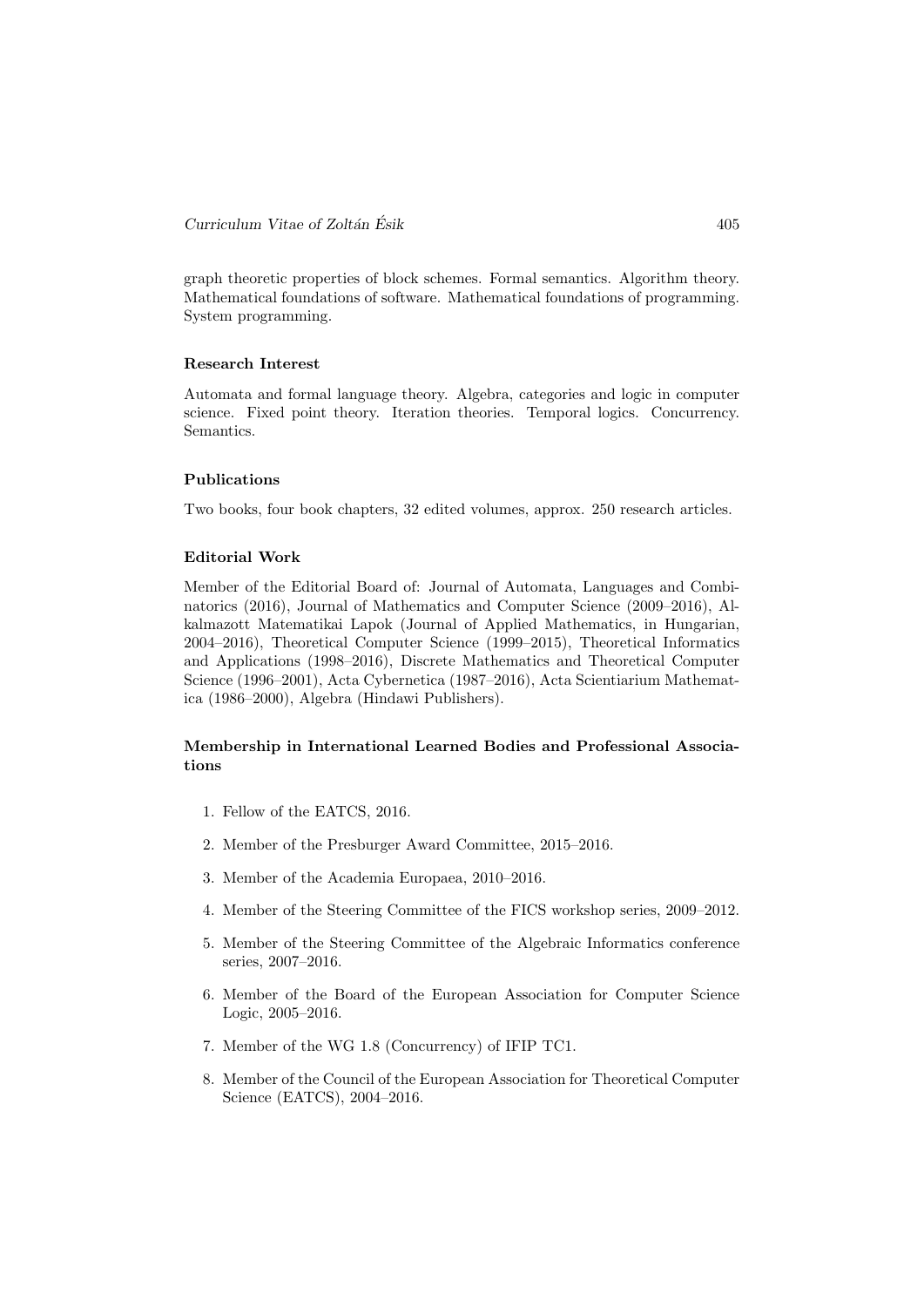- 9. Member of the IFIP Technical Committee 1 (Theoretical Computer Science), 2001–2016. (Hungarian representative)
- 10. Member of the Steering Committee of the Fundamentals of Computation Science conferences, 1998–2016.
- 11. Member of the EATCS, 1985–2016.

# Membership in Learned Bodies, Professional Associations and Committees in Hungary

- 1. Member of the Scientific and Habilitation Committee, University of Debrecen, Faculty of Informatics, 2010–2016.
- 2. Member of the Board of Experts, National Fellowship Committee of Hungary, 2008–2016.
- 3. Member of the Mathematics Committee of the János Bolyai Fellowship Award, Hungarian Academy of Sciences, 2006–2015.
- 4. Member of the Computer Science Committee of the Hungarian Academy of Science, 2005–2007, 2002–2004, 1994–1996.
- 5. Member of the Board for Natural Sciences and Mathematics, National Foundation for Scientific Research of Hungary, 2003–2005.
- 6. Leader of the PhD Program in Informatics of the University of Szeged, 2001– 2004.
- 7. Deputy director of the PhD School in Mathematics and Computer Science of the University of Szeged, 2001–2004.
- 8. Member of the Computer Science Habilitation Committee, University of Szeged, 1997–2016.
- 9. Member of the Doctoral Committee of the Faculty of Science of Lajos Kossuth University, Debrecen, 1996–1998.
- 10. Member of the Mathematical Jury of the Hungarian National Foundation for Scientific Research, 1995–1998.
- 11. Chairman of the Doctoral Committee of the Institute of Informatics of the Faculty of Science of University of Szeged, 1993–2004.
- 12. Member of the Doctoral Committee of the Faculty of Science of University of Szeged, 1992–2004.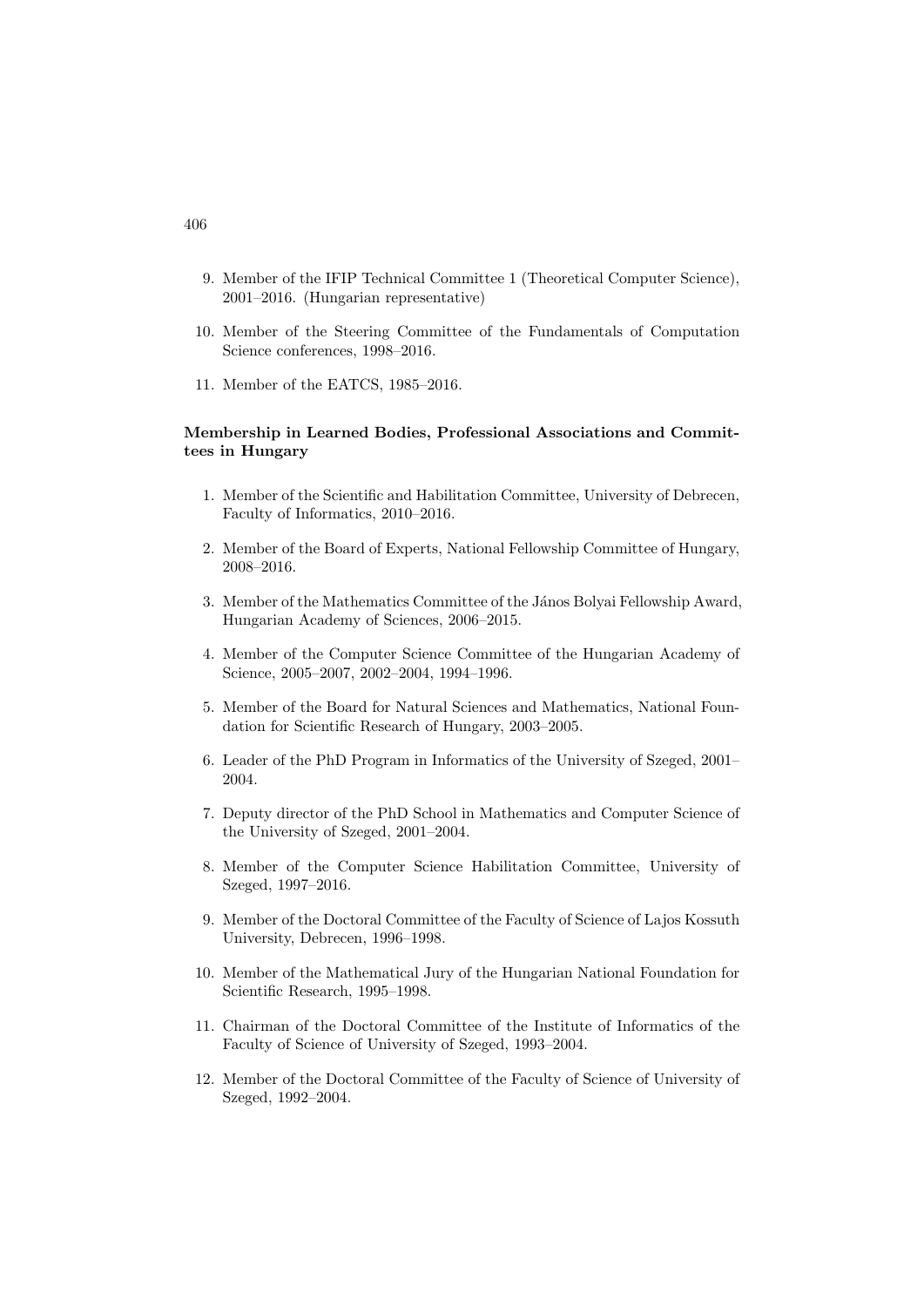#### Invited Lectures at Conferences, Workshops and Summer Schools

Trends in Tree Automata and Tree Transducers, Seoul, 2016. Mathematical Foundations of Computer Science, Milan, 2015. Automata, Logic, Formal languages and Algebra, Bordeaux, 2015. The Role of Theory in Computer Science, Waterloo, 2015. Semigroups, Languages and Algebras, Akita, 2014. Weighted Automata: Theory and Applications, Leipzig, 2014. Automata, Logic, Formal languages and Algebra, Stellenbosch, 2013. Mathematics and Informatics, Targu Mures, 2013. Weighted Automata: Theory and Applications, Dresden, 2012. Lattices and Relations, Amsterdam, 2012. Algebras, Languages, Algorithms and Computation, Kyoto, 2011. Highlights of AUTOMATHA, Vienna, 2010. Weighted Automata: Theory and Applications, Leipzig, 2010. Dagstuhl seminar on Quantitative Models, 2010. AUTOMATHA, Liege, 2009. Summer School on Algebraic Theory of Automata, Lisbon, 2008. Developments in Language Theory, Kyoto, 2008. Weighted Automata: Theory and Applications, Dresden, 2008. Algebraic Informatics, Thessaloniki, 2005. Mathematical Foundations of Computer Science, Palics, 2005. Novi Sad Algebraic Conference, 2005. International Ph. D. School of Formal Language Theory and Applications, Tarragona, 2004. Joint Mathematics Meeting, ASM Special Session on Fixed Points, Phoenix, 2004. Weighted Automata: Theory and Applications, Dresden, 2004. Categorical Methods in Computer Science, Warsaw, 2003. International School of Formal Language Theory, Tarragona, 2003. Developments in Language Theory, Kyoto, 2002. Weighted Automata and Applications, Dresden, 2002. Int. Conf. Discrete Mathematics and Applications, Blagoevgrad, 2001. Dagstuhl seminar on Applications of Kleene Algebra, 2001. Expressiveness in Concurrency, Aalborg, 2001. Workshop on Max-Plus Algebras, Prague, 2001. Fixed Points in Computer Science, Florence, 2001. Developments in Language Theory, Vienna, 2001. Dagstuhl Seminar on Logic, Algebra, and Formal Verification, 2000. Category Theory, Como, 2000. Words, Languages and Combinatorics, Kyoto, 2000. Algebraic Engineering, Aizu, 1997. Logic in Computer Science, Novi Sad, 1995. Mathematical Foundations of Computer Science, Kosice, 1994. IMYCS, Smolenice, 1988.

#### Other conference and seminar presentations

Talks at cca. 80 international conferences and workshops. Seminar and/or colloquium presentations at the following universities and research centers (several talks at some places): University of Aalborg, BRICS, Aarhus, University of Aizu, CWI, Amsterdam, Autonomous University of Barcelona, LaBRI, University of Bordeaux, University of Bremen, University of Brno, University of Edinburgh, University of Florence, University of Hamburg, University of Hanover, University of Kassel, RIMS, Kyoto, Kyoto Sangyo University, Unversity of Leipzig, University of Linz, University of Magdeburg, University of Matsue, University of Metz, Technical University of Munich, City University of New York, LIAFA, University of Paris 6 and 7, University of Pisa, University of Reykjavik, University of Rome, University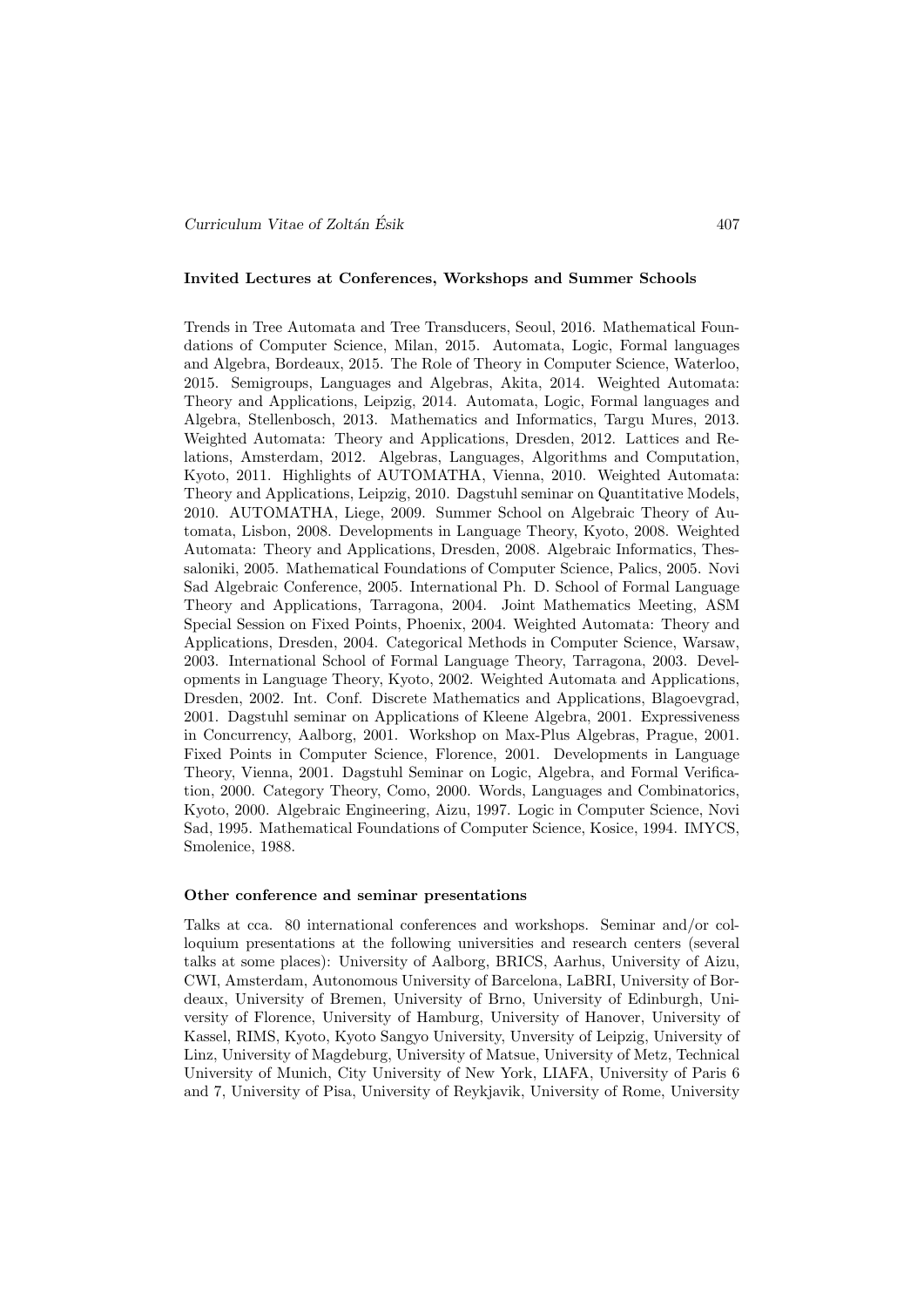of Saarbrücken, University of Sao Paulo, Stanford University, Sydney Category Seminar, UCLA, Shimane University, University of Stuttgart, Stevens Institute of Technology, University of Tarragona, University of Tsukuba, University of Turku, TU Vienna, University of Waterloo.

## Other Professional Activities

Member of the Program Committee of DCFS 2016, Bucharest, Highlights of Logic, Games and Automata 2015, Prague, CAI 2015, Stuttgart, AutoMathA 2015, Leipzig, ICALP 2015, Kyoto, Highlights of Logic, Games and Automata 2014, Paris, MFCS 2014, Budapest (co-chair), AFL 2014, Szeged (co-chair), CSR 2014, Moscow, DLT 2013, Paris, MFCS 2013, Wien, CAI 2013, Marseilles, FICS 2012, Tallinn, FSTTCS 2011, Mumbai, DLT 2011, Milan, ICALP 2011, Zurich, AFL 2011, Debrecen, DCFS 2011, Giessen, FSTTCS 2010, Chennai, FICS 2010, Brno, FICS 2009, Coimbra, MEMICS 2009, Brno, DLT 2009, Stuttgart, QUANTLOG 2009, Rhodes (chair), STACS 2009, Freiburg, MEMICS 2008, Brno, LATA 2008, Tarragona, AFL 2008, Balatonfüred (co-chair), DLT 2008, Kyoto, FOSSACS 2008, Budapest, FCT 2007, Budapest (co-chair), LATA 2007, Tarragona, MEMICS 2007, Brno, CAI 2007, Thessaloniki, Algebraic Theory of Automata and Logic, 2006, Szeged, Logic, Models and Computer Science, 2006, Camerino, DLT 2006, Santa Barbara, RELMICS /AKA 2006, Manchester, CSL 2006, Szeged (chair), FOSSACS 2006, Vienna, CSL 2005, Oxford, ICALP 2005, Lisboa, AFL 2005, Dobogókő (co-chair), DLT 2005, Palermo, DLT 2004, Auckland, Process Algebra: Open Problems and Future Directions, Bertinoro, 2003, EXPRESS 2003, Marseilles, FCT 2003, Malmö, FICS 2003, Warsaw (co-chair), DLT 2003, Szeged (co-chair), AFL 2002, Debrecen, FICS 2002, Copenhagen (co-chair), FICS 2000, Paris, AFL 1999, Vasszécsény, FICS 1998, Brno (chair), FOSSACS 1998, Lisbon, Universal Machines and Computations 1998, Metz, FCT 1997, Krakow, Logic in Computer Science LIRA 1997, Novi Sad, AFL 1996, Salgótarján, FCT 1995, Dresden, STACS 1995, Munich, FCT 1993, Szeged (chair).

#### Professional Awards

- 1. Master teacher, Ministry of Education of Hungary, 2005.
- 2. Széchenyi Professor Award, 1997.
- 3. Winner of the Gyula Farkas Research Award, János Bolyai Mathematical Society, 1980.
- 4. Winner of the Kató Rényi Research Award, János Bolyai Mathematical Society, 1974.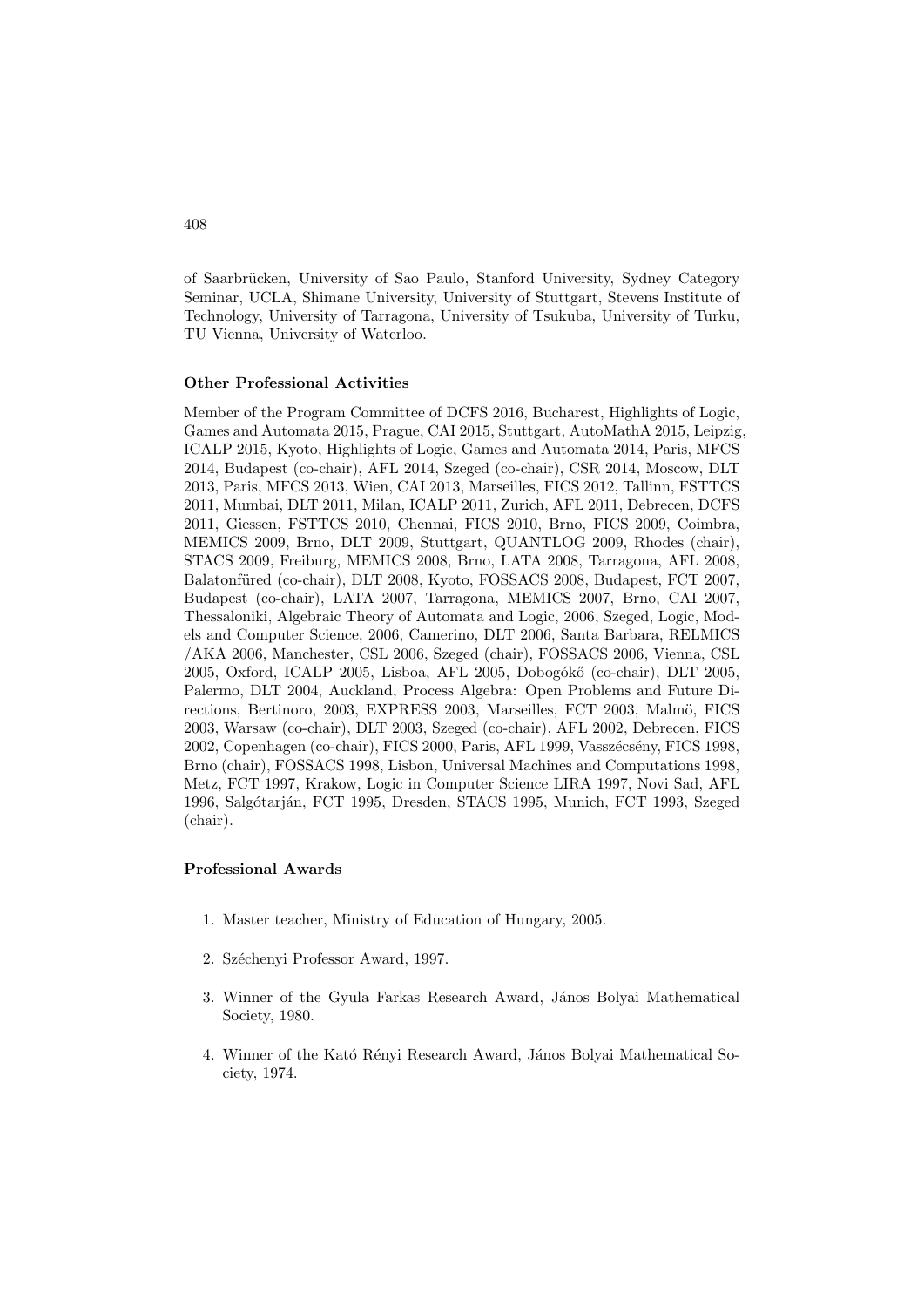# Research Grants

- 1. 2014–2016: Extensions of the Theory of Automata and Languages, National Foundation of Hungary for Scientific Research, NKFI K 108448, principal investigator.
- 2. 2014–2016: Algebraic Structures and Fixed Point Operations in Computer Science, National Foundation of Hungary for Scientific Research, NKFI K 110883, principal investigator.
- 3. 2012–2014: Extensions and Applications of Fixed Point Theory for Non-Monotonic Formalisms. TET Greek-Hungarian Bilateral Cooperation. TET10-1-2011-0548 (Greek partner: Panos Rondogiannis). ´
- 4. 2010: Automata, Languages and Fixed Points. Austrian-Hungarian Action Foundation, 77öu9 (Austrian partner: Werner Kuich).
- 5. 2008–2012: Automata, Fixed Points, and Logic, National Foundation of Hungary for Scientific Research, OTKA K 75249, principal investigator.
- 6. 2005–2010: Member of the Executive Board and Steering Committee of the ESF project AUTOMATHA.
- 7. 2007–2009: Algebraic Theory of Automata, Hungarian Academy of Science and CNRS, principal co-investigator (French partner: Jean-Eric Pin).
- 8. 2006–2008: Automata and Formal Languages, Hungarian Academy of Science and Japan Society for the Promotion of Science, MTA-JSPS 101, principal co-investigator. (Japanese partner: Masami Ito).
- 9. 2001–2004: Iteration theories, Principal Investigator, National Foundation of Hungary for Scientific Research, OTKA T35163.
- 10. 2001–2002: Algebraic Structures in Automata and Language Theory, Austrian-Hungarian Action Foundation, 47öu1.
- 11. 2000–2001: Fixed Points in Language Theory, Principal Investigator, Austrian-Hungarian cooperative research grant, A-4/1999.
- 12. 1999–2002: Concurrent Processes and Formal Languages, Principal Investigator, National Foundation of Hungary for Scientific Research, OTKA, T30511.
- 13. 1999–2000: Fixed Points in Computer Science, Principal Investigator, Ministry of Education of Hungary, FKFP 247/1999.
- 14. 1997: The Shuffle Operation on Languages and Posets, Japan Society for the Promotion of Science, principal co-investigator. (Japanese partner: Masami Ito).